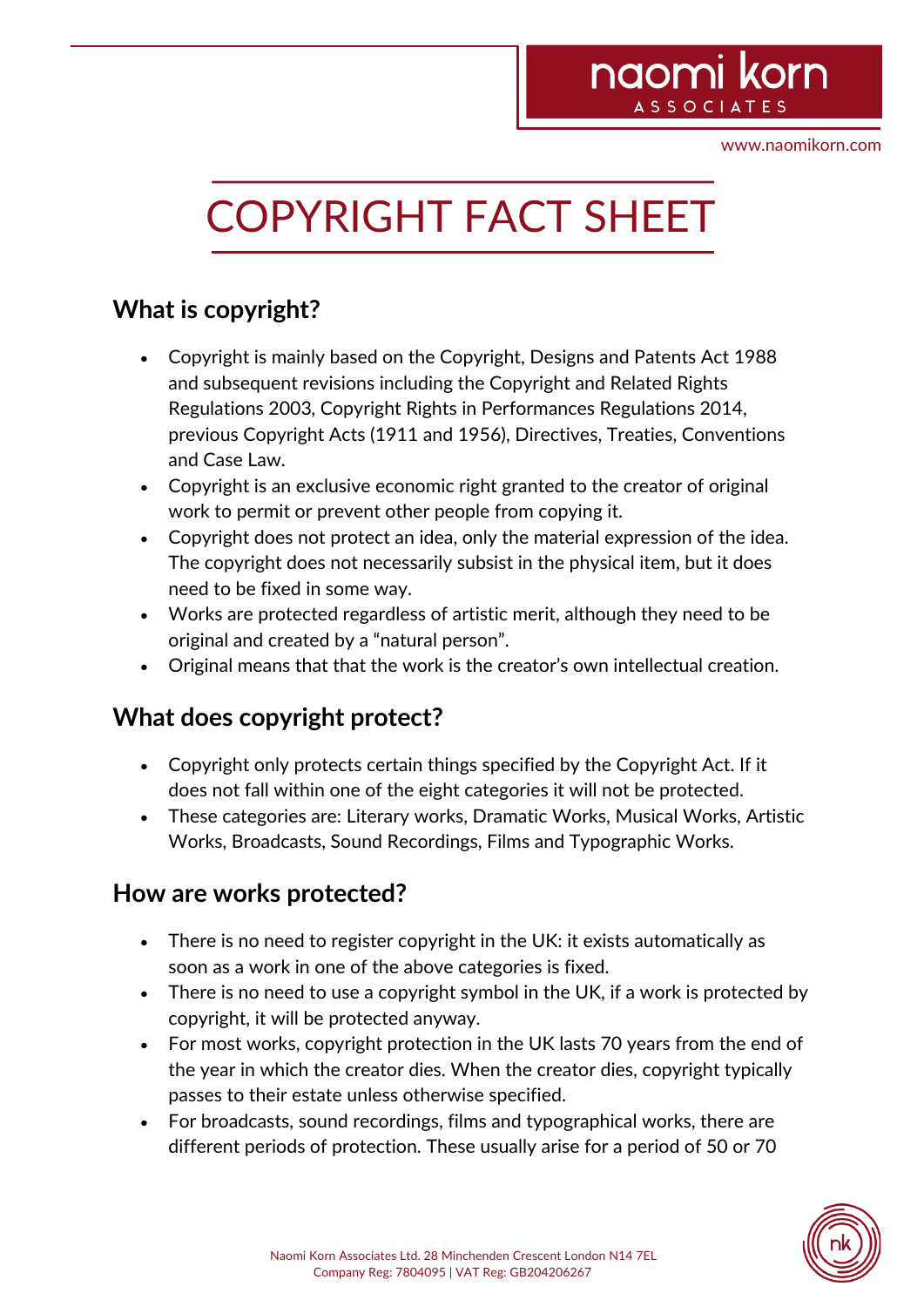years from the end of the calendar year in which the work was released or published.

- As a general rule, the first owner of copyright in a Work(s), the "Copyright Holder" will be the artist who produced the work unless it was made by an employee in the course of their employment.
- Copyright can also be owned by more than one person. If a work has separable parts, then a work is co-owned. If a work is jointly created, then there are joint owners.
- A copyright holder is able to transfer the legal ownership of that copyright to a third party (also called an "assignment") or grant permission to use it under licence.

## **What are "Moral Rights"?**

Moral Rights relate to the creator's honour or reputation. They give the creator:

- The right to be named as the creator of the work (paternity right);
- The right to object to someone wrongly named the creator of his/her work (false attribution right);
- The right to object to derogatory treatment of the work (derogatory treatment right).

Moral rights can't be assigned to anyone else (unlike copyright), but they can be waived.

## **What are Licences?**

Licences enable the use of other people's copyright protected works because permission is granted. For example, Creative Commons Licences, www.creativecommons.org facilitate sharing of creative works, by rights holders, and those acting with the specific authorisation of rights holders.

## **Helpful resources**

- **Naomi Korn Associates resources**  A collection of free and openly licensed copyright, licensing and data protection help resources.
- **Intellectual Property Office (IPO)**  Intellectual property rights resources, information and updates on UK legislation. www.gov.uk/government/organisations/intellectual-property-office